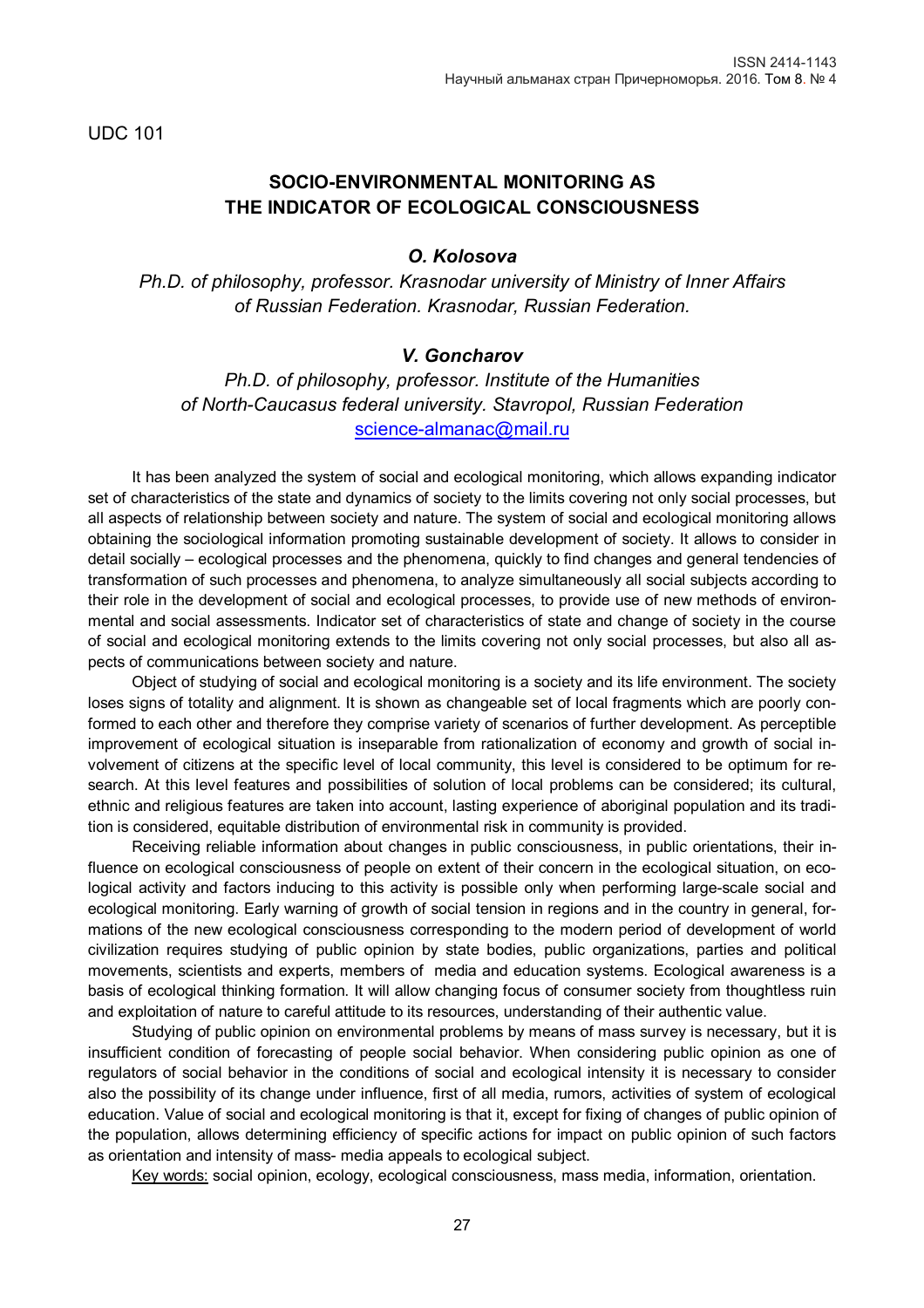The complication of the ecological situation makes obtaining of accurate information about environmental state and orientations of the population a necessary condition for designing and implementing of effective environmental policies. The effective functioning of the model of sustainable development will largely depend on how it will be linked with the different categories of the population, so it is important to use effective information not only about bio - and geospheric processes.

The system of socio-ecological monitoring must ensure the obtaining of relevant sociological information meeting the needs of the sustainable development concept for:

detail study of socio – ecological processes and developments;

 $-$  efficiency in identifying the dynamics and general trends in changes of these processes and developments;

- simultaneous study of all social entities, respectively their role in the development of socio-ecological processes;

 ability to change the range and frequency measurement of the sociological parameters in the development of specific socio-environmental situations;

- ensure of the application of new methods of environmental and social assessments and studies.

The specificity of socio-ecological processes is that methods of obtaining information is very limited and reflect, as a rule, only incomplete visible side of developments. Incomplete information leads, respectively, to inaccurate decisions. Decisions, taken in the absence of sufficient information or ignoring it, are inadequate to the situation. In this case, there is no real management of social process, there is only the illusion. The subject and object of management drift apart. To avoid it, a controlled remove to a new model of social development should be based on the depth information about processes taking place in the society. In this case socio-ecological monitoring is essential.

The system of socio-environmental monitoring is a set of trained personnel and functionalized support that is created at regional, zonal – level in the interests of periodic comparable results of objective study of the reflection of environmental problems in the functioning of social communities and influence of social processes in the communities on the emergence and resolution of environmental problems.

Socio-environmental monitoring is a system of monitoring of changes taking place in the society and public consciousness, associated with the emergence of the real threat of environmental catastrophe, on the basis of research and analysis of interaction and mutual influence of environmental-physical and social processes and mass ideas about them.

It is to be considered as an integral part of the overall system of environmental monitoring in order to provide the bodies of state authorities, local self-government, economic, military and other structures, public organizations, experts and citizens all-sided objective information about the state and trends of development of ecological and socio-ecological situation in the country, region or certain territory. The purpose of the socio-environmental monitoring is timely information about the state of public opinion on environmental problems and possible methods of resolving them, identifying the links and mutual influence of environmental problems and social processes. Social and environmental monitoring research in the society will give priority, necessary information for making correct decisions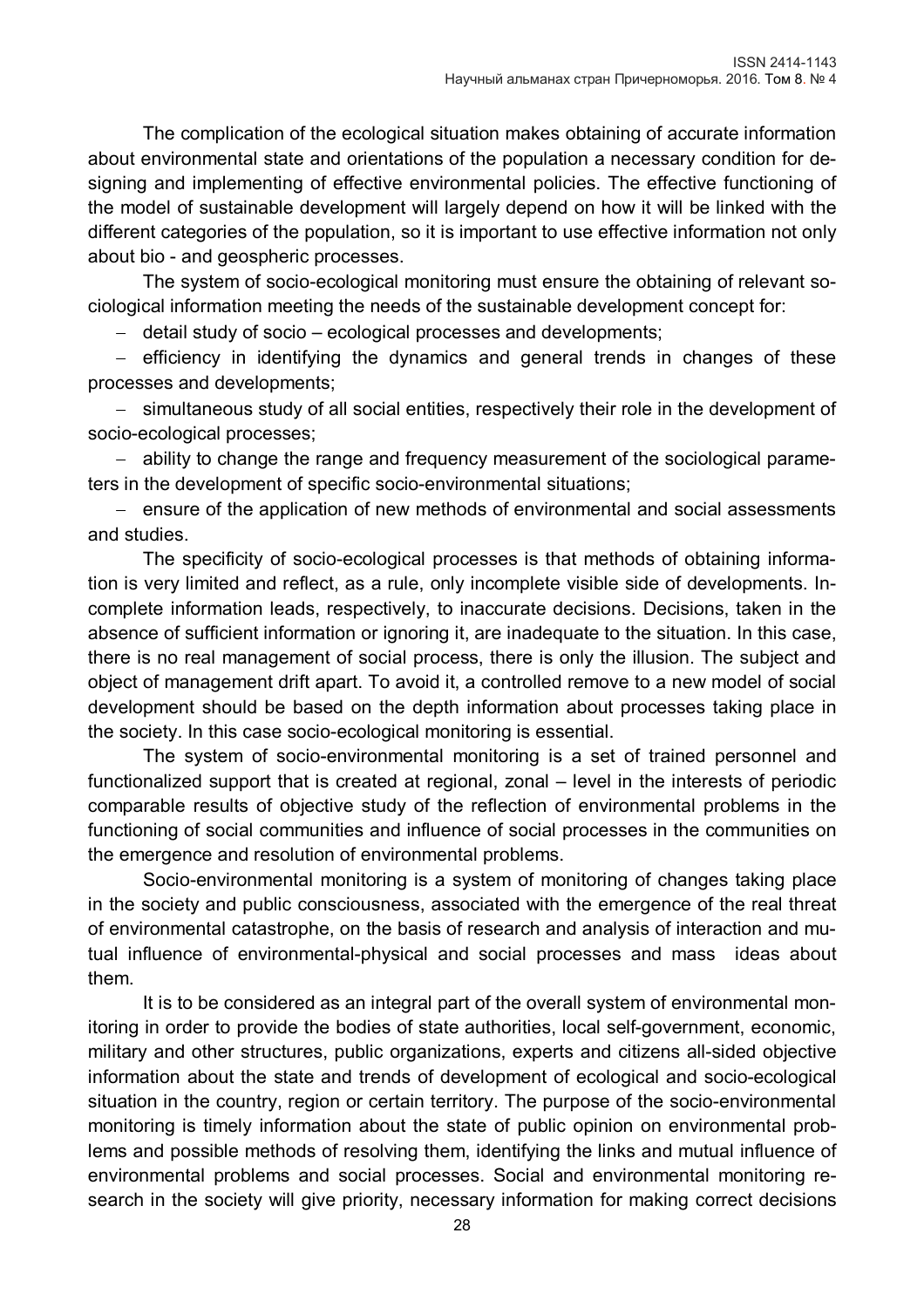in the current crisis ecological situation.

Such opportunities are determined by the properties of socio-ecological monitoring:

- clear target aiming at the selection of the most important and necessary information;

- the presence of relatively constant set of monitoring options and sustainable response network;

- periodic repeatability of measurements of public opinion;
- comparability and comparability of research results.

These properties of socio-ecological monitoring allow:

- 1) to fix the status of the research object at a time, the dynamics of cause-effect relationships, contradictions and regularities, underlying its basis;
- 2) to perform diagnostics and forecasting of socio-ecological processes. The social tasks of environmental monitoring is to study the following problems:
- the state and dynamics of different sections of public consciousness;

 specifics of environmental consciousness and behavior of different segments of the population;

 $-$  the attitude of various levels of population to the environment, any governmental decisions on this issue;

- the attitude of various levels of the population to the government's activities on resolution of ecological problems;

- $-$  evaluation in the public opinion of the environmental situation;
- $-$  the degree of social tension, readiness for any actions;
- dynamics of attitudes of different categories of population;

- rating of environmental movements and environmental parties, cause-effect relationships;

 dynamics of changes in public opinion on environmental problems as a result of mass- media activities;

- the degree of support for environmental movements and parties;
- attitudes towards different concepts of the state environmental policy;
- the overall level of tension in the region (area) and factors affecting it;
- changes in the orientation of the population due to environmental problems, etc.

The study of sociological records allows defining more clearly objectives in the field of formation of scientific ecological worldview. For achieving the most complete assessment and objective prediction of the social environment it is necessary to have a comprehensive account and analysis of the diversity of relations in the system, which includes, in addition to a person, huge number of factors, various in both origin and nature of the influence.

While socio-environmental monitoring survey indicator set of characteristics of the state and dynamics of society expands to the limits, covering not only social processes, but all aspects of the relationship between society and nature. The object of study of social-ecological monitoring is a society and environment. Socio-environmental monitoring is aimed at studying socio-natural relations and patterns.

It involves consideration of all significant for social development interactions of different origin. It is carried out by periodic measurements of the state of public opinion using the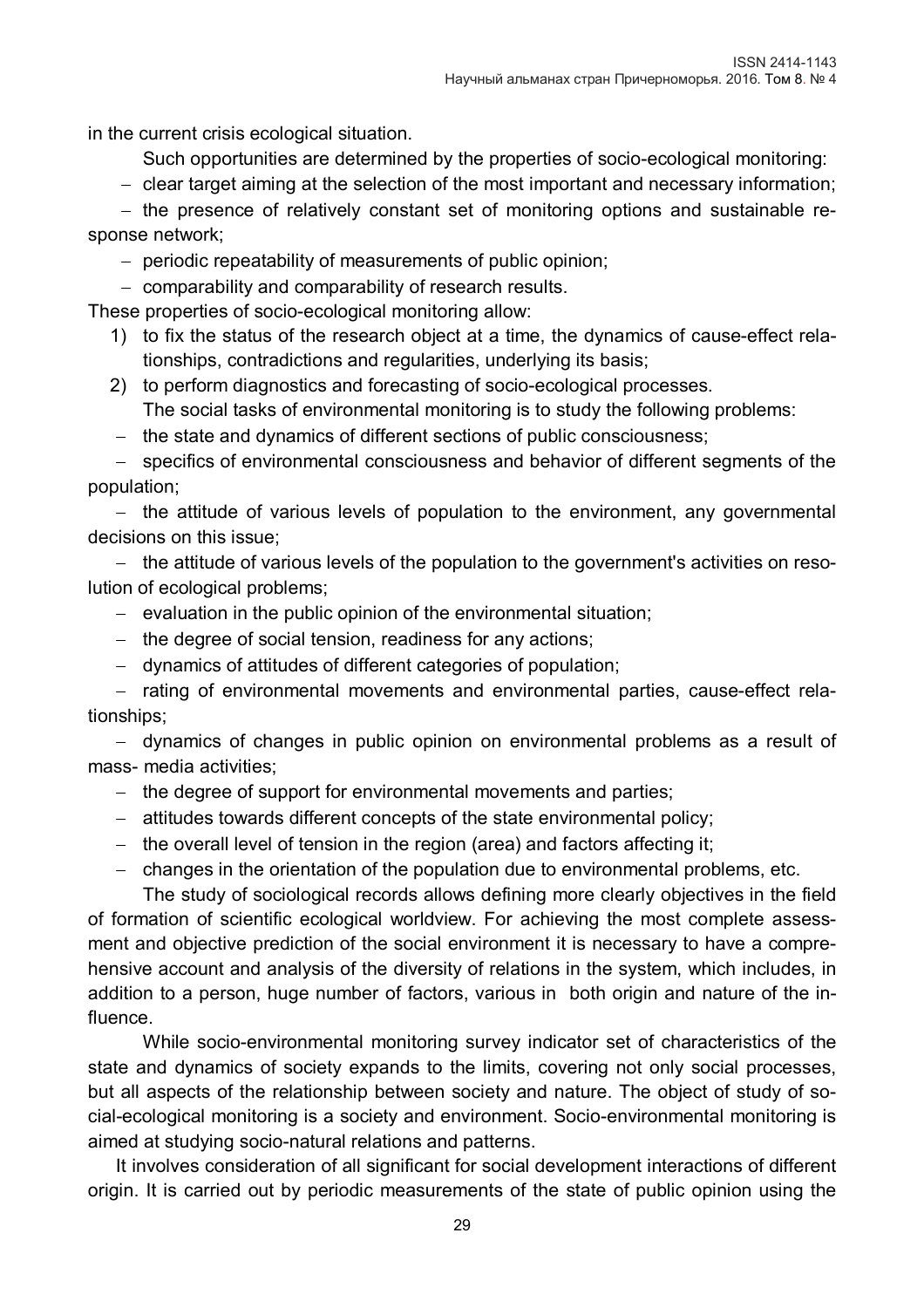same methodology on the same sample. Interval of the research is determined by the nature and temporal scale of the factors affecting public opinion. The most approved techniques designed for the repetition of research from six months to a year (for mass surveys) and from three to six months (survey of experts). The choice of sociological methods for the study of public opinion in the context of social ecology requires consideration of the following points: it should be considered as a specific social phenomenon that has superindividual nature; the complex nature of the reflections of the environmental situation on the social behavior of communities requires the integrated application of methods of sociological analysis and correct procedures for data collecting and processing. Obtaining reliable information on changes in the public consciousness, on changing in public attitudes, on the impact of public attitudes on environmental consciousness of people, on their degree of concern, on the environment situation, on environmental activity and the factors that encourage this activity is possible only in the case of large-scale socio-ecological monitoring.

The study of public opinion is necessary to the bodies of state control, public organizations, parties and movements, scientists and experts, representatives of such important institutions as mass media and system of education, for the correct orientation in the socio-political and social-economic situations, timely prevent growth of social tension in the regions and in the country as a whole, the formation of the Russian citizens a new environmental consciousness, which is relevant modern period of development of world civilization.

Fundamental importance in the formation of a new type of thinking is the rapid receipt and dissemination of information. A large role in this process is given to publicity and availability of environmental information to the wide segments of the population. Concealment of data about the real state of natural systems in a particular region is not only immoral but criminal both before Russian people and all mankind. Environmental awareness is the basis of formation of ecological thinking, a prerequisite for a comprehensive evaluation of the technical innovations, transforming human activity in general. Due to environmental awareness will change the orientation of society from thoughtless destruction of nature, predatory exploitation to respect the resources of nature, understanding their true value. In practical terms, this would translate into a modification of the traditional legal and economic norms governing the nature of natural reality development. The experience of developed countries shows that the provision of all natural resources to the consumer on a reimbursable basis and appropriate legal protection status of ecosystems inevitably are refracted in a scientific and technical policy of the company and, ultimately, in the quality of people's lives.

Unfavorable ecological situation is one of the important factors of the socio-political situation in Russia. Insufficient social orientation of environmental policies and activities of departments and government agencies, enterprises of all ownership forms, undervaluation of the interests of the person, the role and importance of public opinion led to the fact that the influence of ecological conditions on social behavior and the orientation of the main socio-demographic groups of population is carried out in the direction of increasing socioenvironmental stress. The study of public opinion on environmental problems with the help of mass surveys is a necessary but insufficient condition for the prediction of social behavior of people. Considering public opinion as one of the regulators of social behavior in